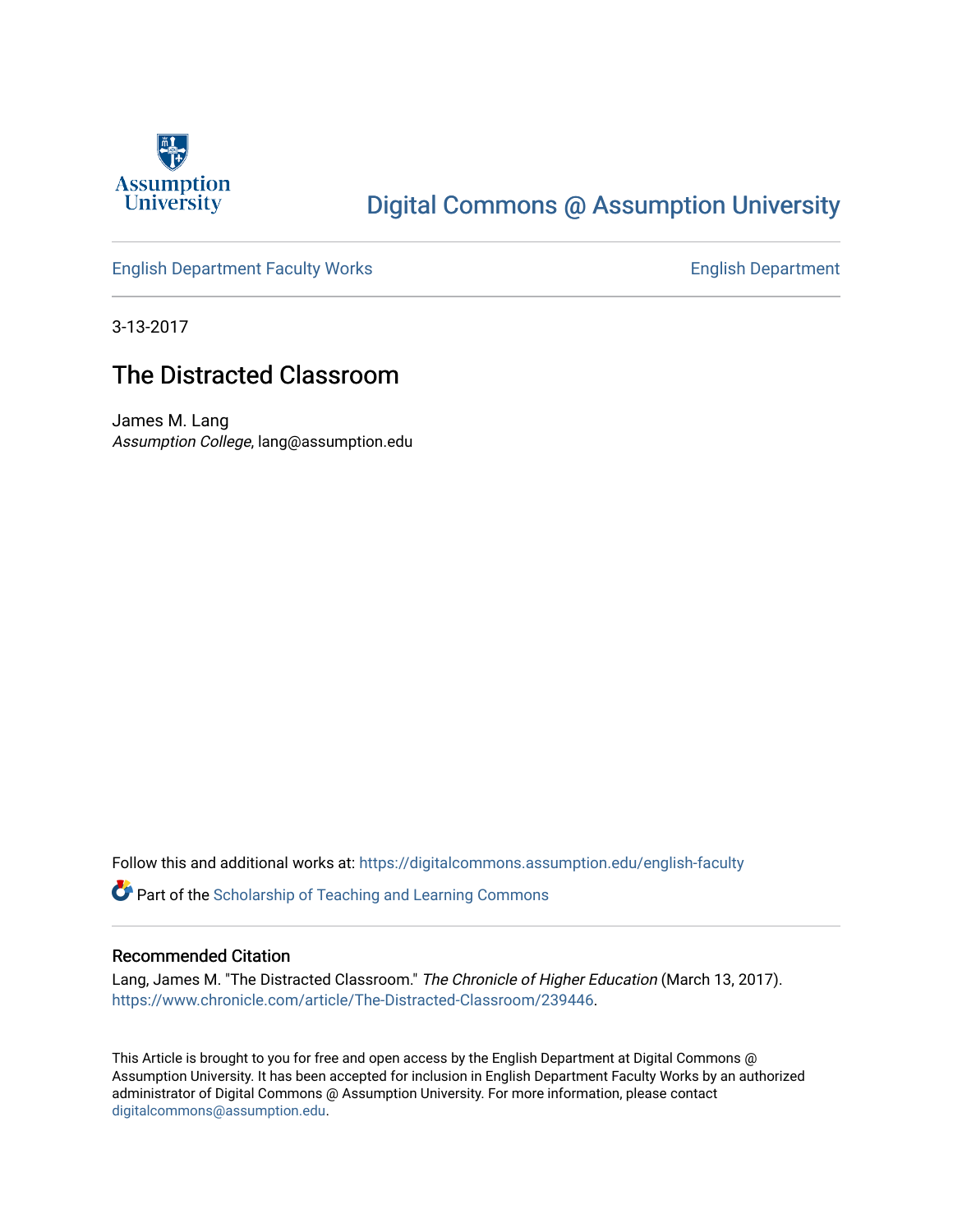**[ADVICE](https://www.chronicle.com/section/Advice/66)**

# **The Distracted Classroom**

By James M. Lang | MARCH 13, 2017



Keith Negley for The Chronicle

and the day<br>and the count ne day near the end of the spring semester last year, I was standing at the front of the room in my British literature survey course, as students completed a writing exercise. One of the best students in the class, "Kate," finished early and sat back to await our discussion.

This talented senior represented something of a puzzle to me. On the one hand, she wrote well, contributed to discussions, sat in the front row every class period, and was always pleasant. On the other hand, she sometimes seemed distracted in class, as if she were secretly on her phone or using social media on a laptop. But no laptop or phone was ever in sight. I chalked up her occasional inattention to senioritis.

Once the class discussion began that day, I had drifted toward the row of desks where Kate sat when something on the floor caught my eye — it was a flash of light, as if from a cellphone. Kate was staring down at it as well, in one of her distracted states. I realized that she was gazing inside her purse, where her phone had been carefully positioned to allow her to see any texts that arrived during class. She couldn't respond to them, but she could read them. New ones lit up her black screen, and she just had to turn her head ever so

slightly to keep up with her group chats throughout the class session.

I was so taken aback by this discovery that I had to pause and compose myself in order to keep the discussion on track. I didn't say anything to Kate then or later. She was a second-semester senior, and it was the last week of class. The prospect of haranguing one of my favorite students about phone use in class during her last week of college just depressed me.

But the experience brought into clear focus the deep nature of the problem of distraction in college classrooms in the 21st century.

Like every faculty member these days — and like most high-school and even middle-school teachers — I am in a constant battle with cellphones and laptops for the attention of my students in the classroom.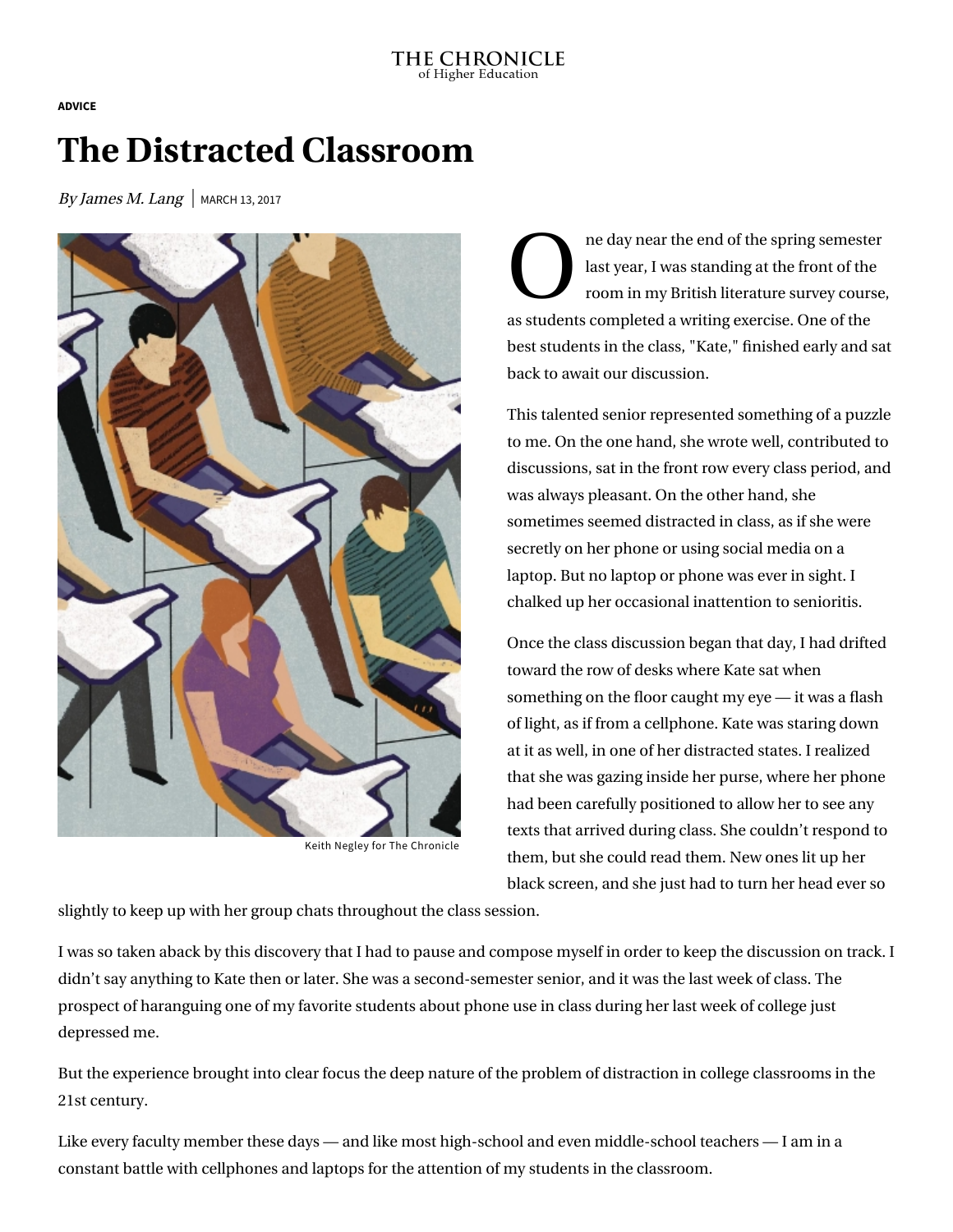I know from both personal experience and scads of published research that when students have phones or laptops out in class — and are texting, surfing the web, or posting on social media — they are only half-present (if that). I try to make my classes as interactive as possible, with students engaged in discussions, group work, or other tasks. So a roomful of half-present students seriously detracts from what we can accomplish on any given day.

The answer is not banning all devices from the classroom. As [I have argued before,](http://www.chronicle.com/article/No-Banning-Laptops-Is-Not-the/237752/) such a ban can single out students with accommodations who need those devices to participate in class. And given the direction of the world and the omnipresence of technology in our lives, a ban seems to me a quixotic gesture at best.

[For a long time now, I have felt stuck at an impasse on the challenge of how to handle these digital distractions. But a](https://mitpress.mit.edu/distracted) new book on the more general nature of distraction and attention has helped me see some pathways forward. The Distracted Mind: Ancient Brains in a High-Tech World (MIT, 2016) represents a collaboration between neuroscientist [Adam Gazzaley](https://neuroscape.ucsf.edu/profile/adam-gazzaley/) and psychologist [Larry D. Rosen,](http://drlarryrosen.com/) and it should be required reading for every teacher today — and probably all humans. In a series of columns, I plan to explore their ideas and how their research can help us reshape our teaching practices.

Almost every book or article I read about this issue begins with a run-down of [all of the ways](http://www.facultyfocus.com/articles/teaching-professor-blog/multitasking-confronting-students-with-the-facts/) in which distraction can interfere with learning. But The Distracted Mind provides a broader context: Distraction occurs, the authors argue, when we are pursuing a goal that really matters and something blocks our efforts to achieve it.

After all, we don't consider ourselves distracted when we are scrolling through Facebook on a Friday night with nothing else to do — we are only distracted when we are scrolling through Facebook while trying to grade papers.

Distraction from any particular goal — putting aside the digital angle for the moment — can come from multiple sources, Gazzaley and Rosen write. Those sources can be generated externally (the bird at my window feeder, a child clamoring for my attention, a colleague knocking on my office door) or internally (making a cup of tea, switching from one task to another, or, yes, checking Facebook).

#### **[The Distracted Classroom](https://www.chronicle.com/specialreport/The-Distracted-Classroom/120?cid=RCPACKAGE)**

Every day in class, faculty members wage a constant battle with cellphones and laptops for the attention of students. In this series, James M. Lang explores the impasse over how to cope with those unwanted digital distractions.

- [The Distracted Classroom: Transparency, Autonomy, and Pedagogy](https://www.chronicle.com/article/The-Distracted-Classroom-/240797?cid=RCPACKAGE)
- [The Distracted Classroom: Do Tech Fasts Work?](https://www.chronicle.com/article/The-Distracted-Classroom-Do/240259?cid=RCPACKAGE)
- [The Distracted Classroom: Is It Getting Worse?](https://www.chronicle.com/article/The-Distracted-Classroom-Is/239785?cid=RCPACKAGE)



They argue that distraction actually arises from a conflict between two fundamental features of our brain: our ability to create and plan high-level goals versus our ability to control our minds and our environment as we take steps to complete those goals.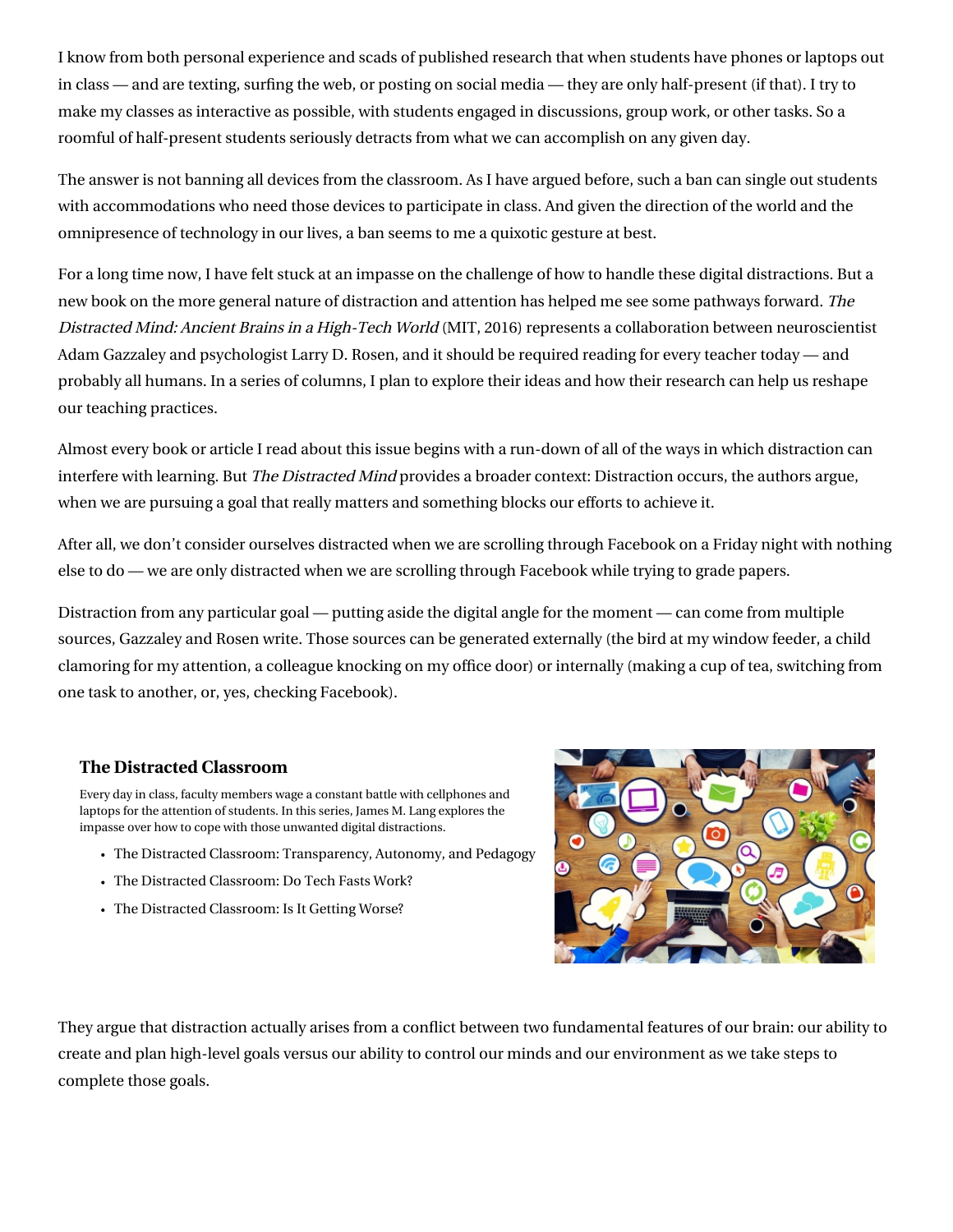"The reason why goal interference in particular is so prominent in our lives," they write in The Distracted Mind, "is the inherent complexity of our goals and the limitations we have in fulfilling them. Our ability to establish high-level goals is arguably the pinnacle of human brain evolution. Complex, interwoven, time-delayed, and often shared goals are what allow us humans to exert an unprecedented influence over how we interact with the world around us, navigating its multifaceted environments based on our decisions rather than reflexive responses to our surroundings."

But our admirable goal-setting ability runs up against the fundamental limitations of our "cognitive control abilities." Those abilities "have not evolved to the same degree as the executive functions required for goal setting," Gazzaley and Rosen write. "Our cognitive control is really quite limited: We have a restricted ability to distribute, divide, and sustain attention; actively hold detailed information in mind; and concurrently manage or even rapidly switch between competing goals."

Put simply, they say, distraction can be visualized as "a mighty force" (i.e., our goals) colliding "head on with a powerful barrier, represented by the limitations to our cognitive control."

Drawing on research from [Gazzaley's neuroscience lab](https://neuroscape.ucsf.edu/) at the University of California at San Francisco, The Distracted Mind presents some intriguing findings on those cognitive-control limitations. They diminish our ability to direct and sustain our attention, to remember things, and to switch back and forth between tasks. An especially fascinating thread in the book considers how those limitations shift over the course of our lifetimes: The challenges to our attention and working memory are different for children and adults, and become more intense in certain key areas for older adults.

For example, our ability to stay focused on a task depends upon two separate neural processes: (1) directing our attention to goal-related activities, and (2) blocking out irrelevant distractions. Experiments from Gazzaley's lab have documented that, while older adults can fully retain their ability to focus their attention, their capacity to block out irrelevant distractions diminishes with age. That's one reason why older adults may have more trouble concentrating on a conversation in a crowded restaurant than younger people.

The conflict between our complex goals and our cognitive-control limitations occupies the first part of The Distracted Mind and sets the stage for the second part — which I will take up in next column in this series — about how our digital devices are reshaping our experiences with attention and distraction.

But even before we get there, I hope readers can begin to see how *The Distracted Mind* has the potential to shift the nature of our conversation about digital distractions in the classroom.

When I walked out of class after discovering Kate's surreptitious phone scanning, the questions I asked myself were about her, or about my ability to control her behavior: Why can't she focus in class? How can I keep students away from their distracting devices in class?

But when I reconsidered the experience through the lens provided by Gazzaley and Rosen, a new set of questions began to emerge: What goal had I established for Kate's learning that day? How had I created an environment that supported her ability to achieve that goal? And perhaps most important — assuming that the class had a learning goal that mattered for her — did she know about it?

The more powerful the goals we establish for ourselves, and the more we feel ownership over those goals, the more we are able to pursue them in the face of both internal and external distractions.